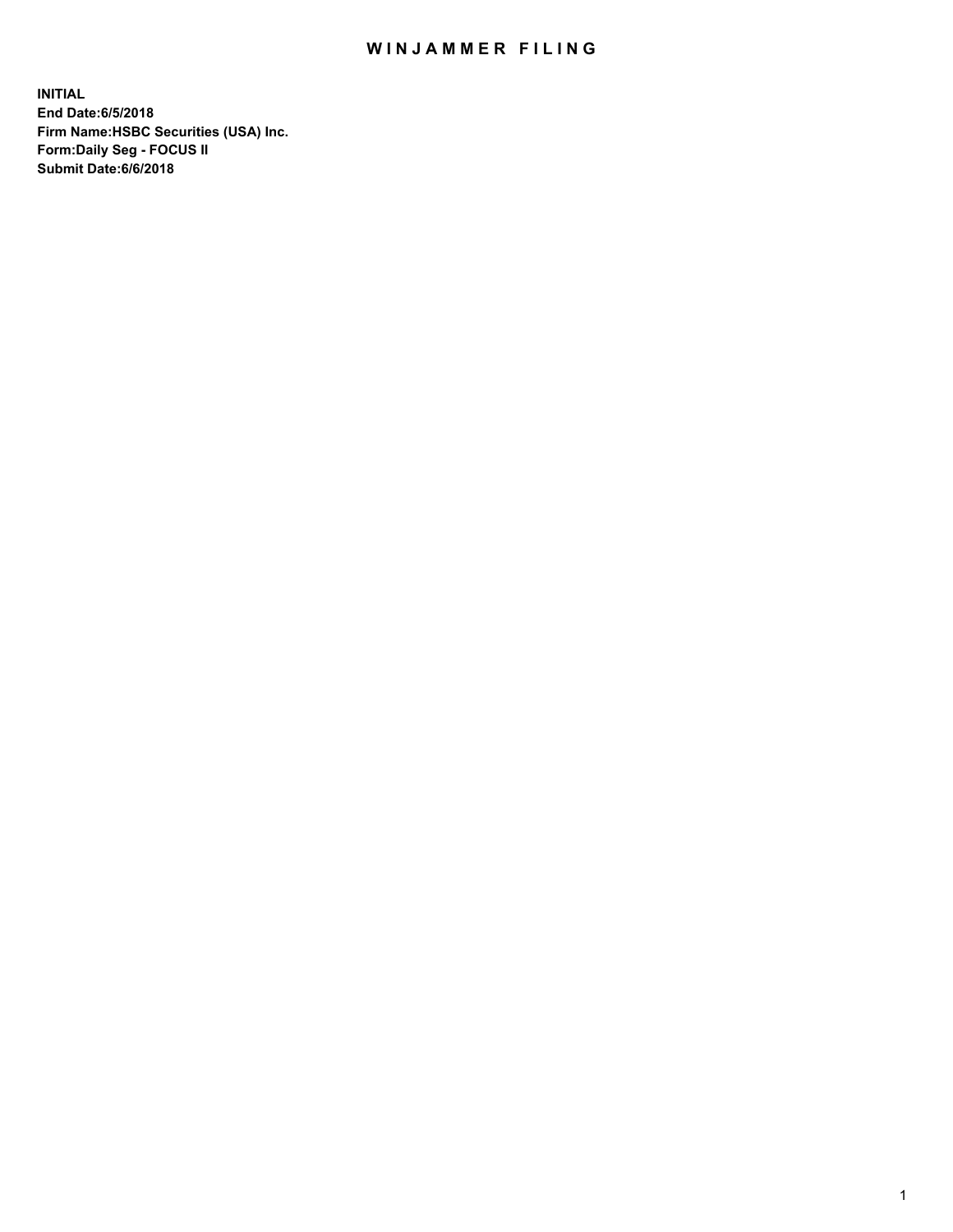## **INITIAL End Date:6/5/2018 Firm Name:HSBC Securities (USA) Inc. Form:Daily Seg - FOCUS II Submit Date:6/6/2018 Daily Segregation - Cover Page**

| Name of Company<br><b>Contact Name</b><br><b>Contact Phone Number</b><br><b>Contact Email Address</b>                                                                                                                                                                                                                          | <b>HSBC Securities (USA) Inc.</b><br><b>Michael Vacca</b><br>212-525-7951<br>michael.vacca@us.hsbc.com |
|--------------------------------------------------------------------------------------------------------------------------------------------------------------------------------------------------------------------------------------------------------------------------------------------------------------------------------|--------------------------------------------------------------------------------------------------------|
| FCM's Customer Segregated Funds Residual Interest Target (choose one):<br>a. Minimum dollar amount: ; or<br>b. Minimum percentage of customer segregated funds required:%; or<br>c. Dollar amount range between: and; or<br>d. Percentage range of customer segregated funds required between: % and %.                        | 147,000,000<br><u>0</u><br><u>00</u><br>0 <sub>0</sub>                                                 |
| FCM's Customer Secured Amount Funds Residual Interest Target (choose one):<br>a. Minimum dollar amount: ; or<br>b. Minimum percentage of customer secured funds required:%; or<br>c. Dollar amount range between: and; or<br>d. Percentage range of customer secured funds required between:% and%.                            | 25,000,000<br><u>0</u><br><u>00</u><br>00                                                              |
| FCM's Cleared Swaps Customer Collateral Residual Interest Target (choose one):<br>a. Minimum dollar amount: ; or<br>b. Minimum percentage of cleared swaps customer collateral required:% ; or<br>c. Dollar amount range between: and; or<br>d. Percentage range of cleared swaps customer collateral required between:% and%. | 95,000,000<br><u>0</u><br><u>00</u><br><u>00</u>                                                       |

Attach supporting documents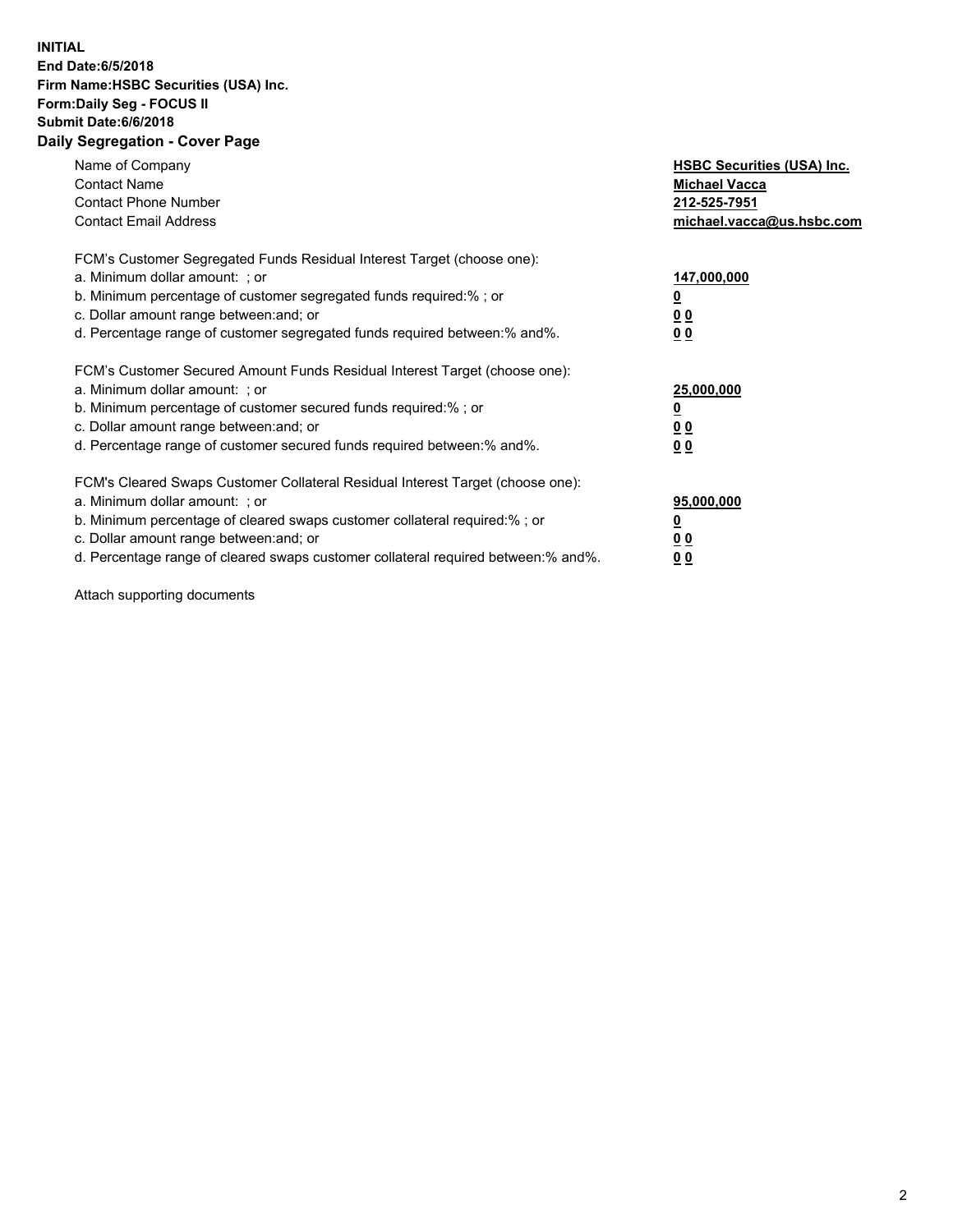**INITIAL End Date:6/5/2018 Firm Name:HSBC Securities (USA) Inc. Form:Daily Seg - FOCUS II Submit Date:6/6/2018 Daily Segregation - Secured Amounts** Foreign Futures and Foreign Options Secured Amounts Amount required to be set aside pursuant to law, rule or regulation of a foreign government or a rule of a self-regulatory organization authorized thereunder **0** [7305] 1. Net ledger balance - Foreign Futures and Foreign Option Trading - All Customers A. Cash **119,751,748** [7315] B. Securities (at market) **97,511,818** [7317] 2. Net unrealized profit (loss) in open futures contracts traded on a foreign board of trade **-19,813,966** [7325] 3. Exchange traded options a. Market value of open option contracts purchased on a foreign board of trade **0** [7335] b. Market value of open contracts granted (sold) on a foreign board of trade **0** [7337] 4. Net equity (deficit) (add lines 1. 2. and 3.) **197,449,600** [7345] 5. Account liquidating to a deficit and account with a debit balances - gross amount **2,993,582** [7351] Less: amount offset by customer owned securities **-2,991,153** [7352] **2,429** [7354] 6. Amount required to be set aside as the secured amount - Net Liquidating Equity Method (add lines 4 and 5) **197,452,029** [7355] 7. Greater of amount required to be set aside pursuant to foreign jurisdiction (above) or line 6. **197,452,029** [7360] FUNDS DEPOSITED IN SEPARATE REGULATION 30.7 ACCOUNTS 1. Cash in banks A. Banks located in the United States **90,361,732** [7500] B. Other banks qualified under Regulation 30.7 **0** [7520] **90,361,732** [7530] 2. Securities A. In safekeeping with banks located in the United States **51,043,359** [7540] B. In safekeeping with other banks qualified under Regulation 30.7 **0** [7560] **51,043,359** [7570] 3. Equities with registered futures commission merchants A. Cash **0** [7580] B. Securities **0** [7590] C. Unrealized gain (loss) on open futures contracts **0** [7600] D. Value of long option contracts **0** [7610] E. Value of short option contracts **0** [7615] **0** [7620] 4. Amounts held by clearing organizations of foreign boards of trade A. Cash **0** [7640] B. Securities **0** [7650] C. Amount due to (from) clearing organization - daily variation **0** [7660] D. Value of long option contracts **0** [7670] E. Value of short option contracts **0** [7675] **0** [7680] 5. Amounts held by members of foreign boards of trade A. Cash **70,458,877** [7700] B. Securities **46,468,459** [7710] C. Unrealized gain (loss) on open futures contracts **-19,813,966** [7720] D. Value of long option contracts **0** [7730] E. Value of short option contracts **0** [7735] **97,113,370** [7740] 6. Amounts with other depositories designated by a foreign board of trade **0** [7760] 7. Segregated funds on hand **0** [7765] 8. Total funds in separate section 30.7 accounts **238,518,461** [7770] 9. Excess (deficiency) Set Aside for Secured Amount (subtract line 7 Secured Statement Page 1 from Line 8) **41,066,432** [7380] 10. Management Target Amount for Excess funds in separate section 30.7 accounts **25,000,000** [7780] 11. Excess (deficiency) funds in separate 30.7 accounts over (under) Management Target **16,066,432** [7785]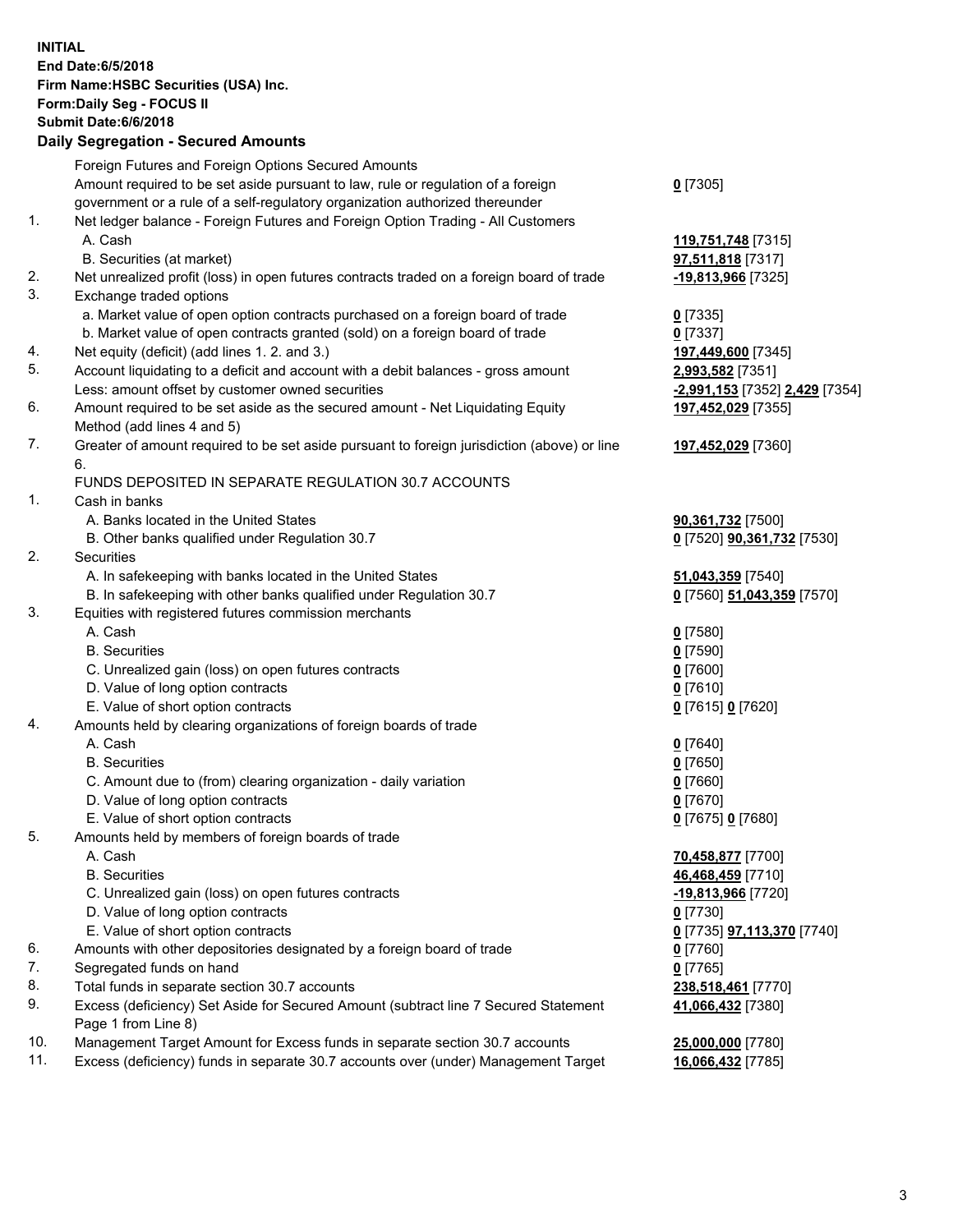|     | <b>INITIAL</b><br>End Date: 6/5/2018<br>Firm Name: HSBC Securities (USA) Inc.<br>Form: Daily Seg - FOCUS II<br><b>Submit Date:6/6/2018</b><br>Daily Segregation - Segregation Statement |                                  |
|-----|-----------------------------------------------------------------------------------------------------------------------------------------------------------------------------------------|----------------------------------|
|     | SEGREGATION REQUIREMENTS(Section 4d(2) of the CEAct)                                                                                                                                    |                                  |
| 1.  | Net ledger balance                                                                                                                                                                      |                                  |
|     | A. Cash                                                                                                                                                                                 | 274,057,095 [7010]               |
|     | B. Securities (at market)                                                                                                                                                               | 1,602,598,221 [7020]             |
| 2.  | Net unrealized profit (loss) in open futures contracts traded on a contract market                                                                                                      | 88,079,420 [7030]                |
| 3.  | Exchange traded options                                                                                                                                                                 |                                  |
|     | A. Add market value of open option contracts purchased on a contract market                                                                                                             | 267,582,131 [7032]               |
|     | B. Deduct market value of open option contracts granted (sold) on a contract market                                                                                                     | -113,713,589 [7033]              |
| 4.  | Net equity (deficit) (add lines 1, 2 and 3)                                                                                                                                             | 2,118,603,278 [7040]             |
| 5.  | Accounts liquidating to a deficit and accounts with                                                                                                                                     |                                  |
|     | debit balances - gross amount                                                                                                                                                           | 3,023,445 [7045]                 |
|     | Less: amount offset by customer securities                                                                                                                                              | -2,795,944 [7047] 227,501 [7050] |
| 6.  | Amount required to be segregated (add lines 4 and 5)                                                                                                                                    | 2,118,830,779 [7060]             |
|     | FUNDS IN SEGREGATED ACCOUNTS                                                                                                                                                            |                                  |
| 7.  | Deposited in segregated funds bank accounts                                                                                                                                             |                                  |
|     | A. Cash                                                                                                                                                                                 | 25,754,374 [7070]                |
|     | B. Securities representing investments of customers' funds (at market)                                                                                                                  | $0$ [7080]                       |
|     | C. Securities held for particular customers or option customers in lieu of cash (at                                                                                                     | 196,189,152 [7090]               |
|     | market)                                                                                                                                                                                 |                                  |
| 8.  | Margins on deposit with derivatives clearing organizations of contract markets                                                                                                          |                                  |
|     | A. Cash                                                                                                                                                                                 | 454,864,103 [7100]               |
|     | B. Securities representing investments of customers' funds (at market)                                                                                                                  | $0$ [7110]                       |
|     | C. Securities held for particular customers or option customers in lieu of cash (at<br>market)                                                                                          | 1,306,720,974 [7120]             |
| 9.  | Net settlement from (to) derivatives clearing organizations of contract markets                                                                                                         | 33,006,586 [7130]                |
| 10. | Exchange traded options                                                                                                                                                                 |                                  |
|     | A. Value of open long option contracts                                                                                                                                                  | 267,582,131 [7132]               |
|     | B. Value of open short option contracts                                                                                                                                                 | -113,713,589 [7133]              |
| 11. | Net equities with other FCMs                                                                                                                                                            |                                  |
|     | A. Net liquidating equity                                                                                                                                                               | 8,595,508 [7140]                 |
|     | B. Securities representing investments of customers' funds (at market)                                                                                                                  | 0 [7160]                         |
|     | C. Securities held for particular customers or option customers in lieu of cash (at                                                                                                     | $0$ [7170]                       |
|     | market)                                                                                                                                                                                 |                                  |
| 12. | Segregated funds on hand                                                                                                                                                                | 99,688,095 [7150]                |
| 13. | Total amount in segregation (add lines 7 through 12)                                                                                                                                    | 2,278,687,334 [7180]             |
| 14. | Excess (deficiency) funds in segregation (subtract line 6 from line 13)                                                                                                                 | 159,856,555 [7190]               |
| 15. | Management Target Amount for Excess funds in segregation                                                                                                                                | 147,000,000 [7194]               |
| 16. | Excess (deficiency) funds in segregation over (under) Management Target Amount                                                                                                          | 12,856,555 [7198]                |

16. Excess (deficiency) funds in segregation over (under) Management Target Amount Excess